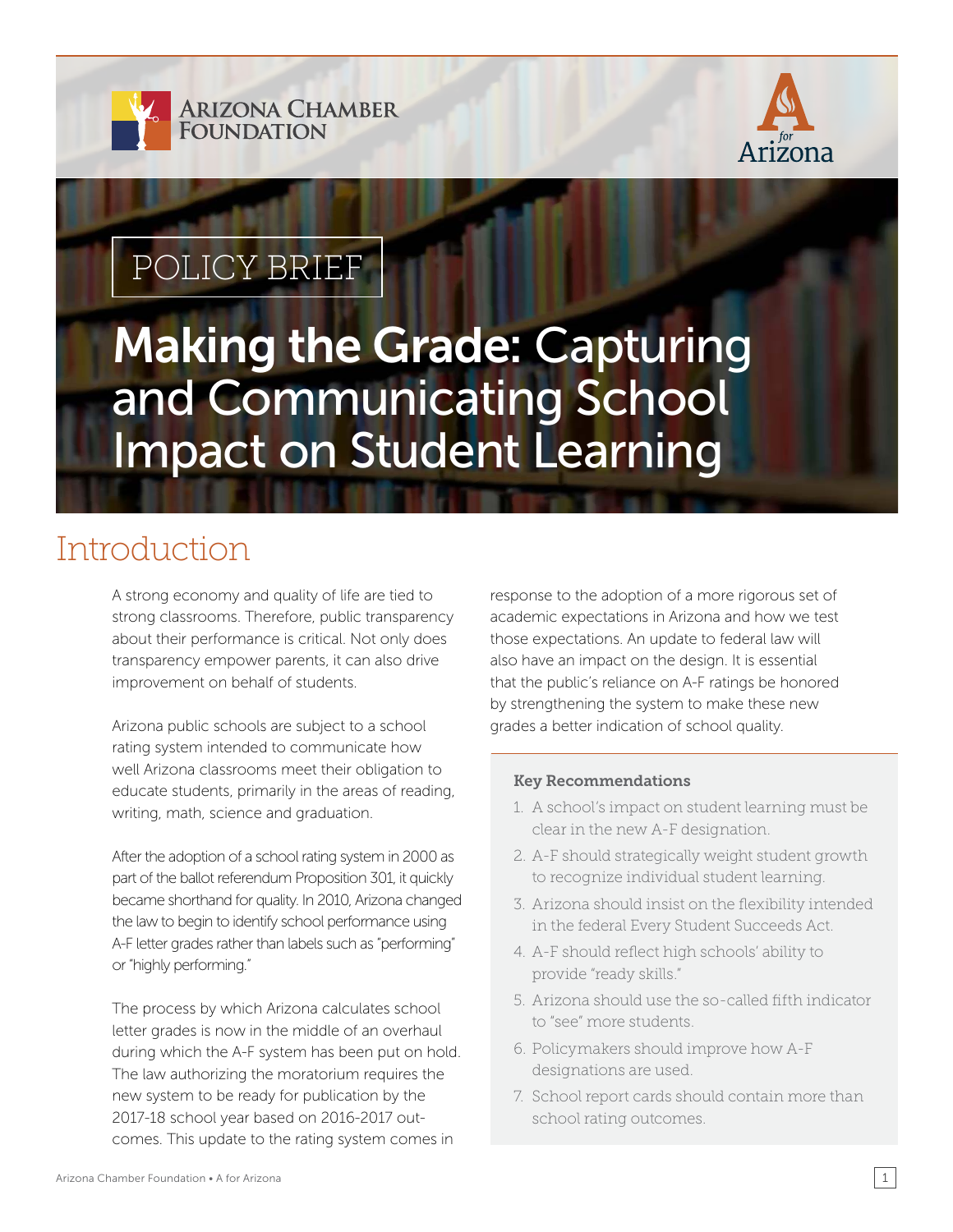### I. Background

In 2000, the Arizona Legislature referred to the November ballot an education funding and transparency measure called Proposition 301. This effort paired new reporting on school performance with increased teacher pay, paid for by a six-tenths of a cent sales tax increase. The Legislature also proposed a series of new laws that would only take effect if voters approved the sales tax increase to fund teacher pay. Thus, when voters approved Proposition 301, a series of conditionally enacted legislative requirements took effect. This included Arizona's first school rating system.

Shortly thereafter, the rest of the country followed suit. In 2002, President Bush signed national school accountability into law in the reauthorization of the Elementary and Secondary Education Act (ESEA), or what is commonly known as No Child Left Behind. The idea that schools had a job to do, that parents and taxpayers should know if they're doing it, and that every child, regardless of zip code, should not be "left behind" drove the

It is . . . essential that the state of Arizona provide information to policymakers and taxpayers on the academic progress of pupils being educated by Arizona public schools and the quality of those schools.

(SB 1007; Ch. 1 Laws 2000, fifth special session.)

design of school accountability and school rating systems from that point forward.

Now, states all over the country are revisiting these legacy accountability systems to align with updates and expectations in their states as well as the reauthorization of the ESEA, now retitled the Every Student Succeeds Act (ESSA).

### II. Arizona's Evolution

In 2015, Arizona put its process of assigning an A-F grade to each public school on a two-year hold in response to several concurrent factors, including an overhaul of the process by which Arizona calculates school letter grades.

As part of that overhaul, in 2016 the Arizona Legislature revamped Arizona's school accountability law in preparation for the A-F modernization that is now underway. This updated statute requires formula components to be academically relevant and measure how much students learn even if they do not meet the proficiency targets for their grade level. In addition, the new law no longer requires schools with "average" performance to

receive a "C." The Arizona State Board of Education (SBE) is free to adopt what it means to be an "A" school based on performance expectations, not solely being better than the statewide average scores.

It is expected that the SBE, in partnership with the Arizona Department of Education (ADE), will adopt an updated calculation for determining A-F school ratings by January 2017 with new letter grades assigned to schools by the fall of 2017.

Table 1 on the next page summarizes the evolution of Arizona's state test used to measure school performance.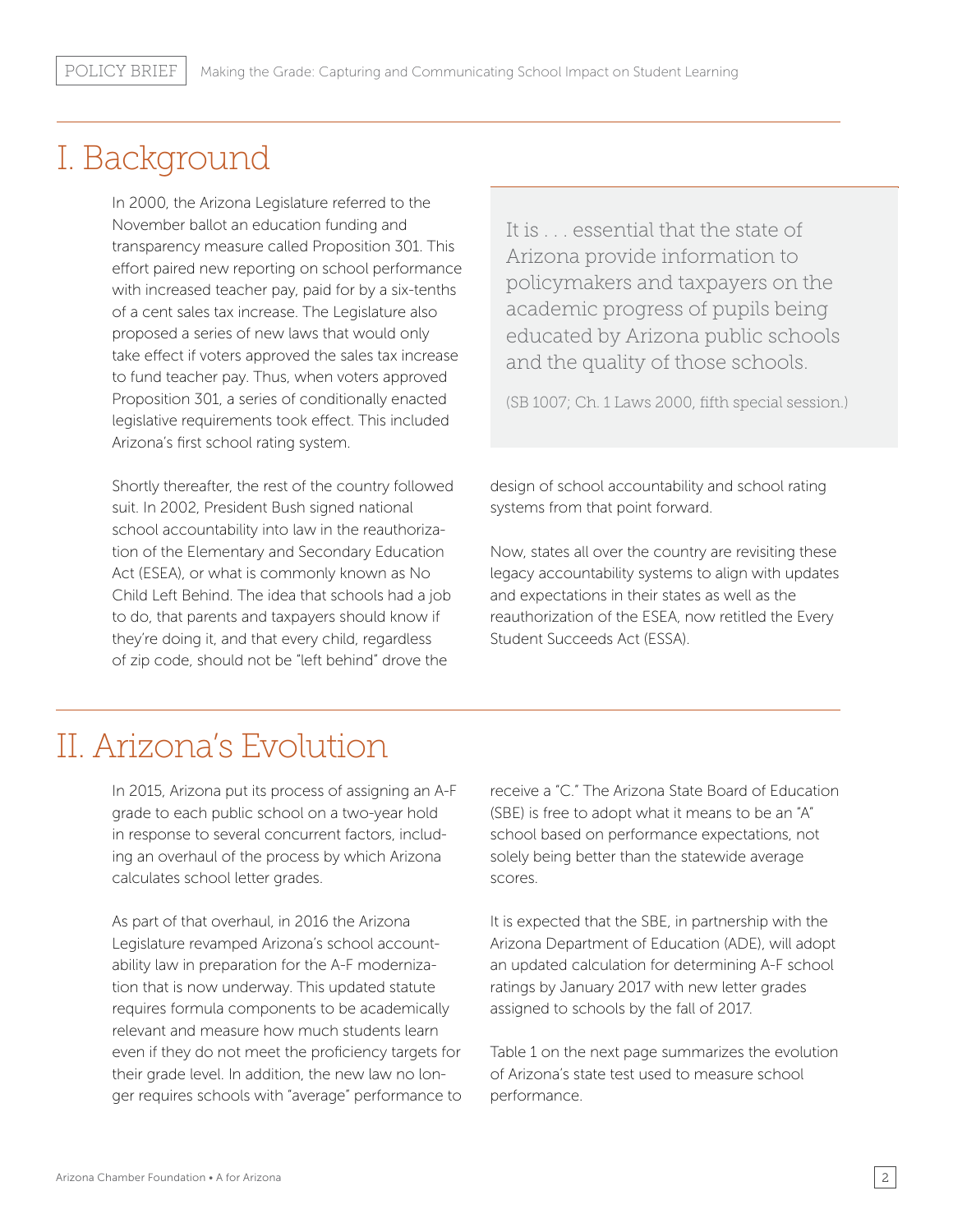### Table 1: Evolution of Arizona's State Test Used to Measure School Performance.

|                                   | $K-8$                                                                                                                                                                                                                                      | <b>High School</b>                                                                                                                                                                                                                                                                                                                                                                |
|-----------------------------------|--------------------------------------------------------------------------------------------------------------------------------------------------------------------------------------------------------------------------------------------|-----------------------------------------------------------------------------------------------------------------------------------------------------------------------------------------------------------------------------------------------------------------------------------------------------------------------------------------------------------------------------------|
| <b>Test Type</b>                  | <b>Then:</b> An AIMS summative assess-<br>ment tested all subjects given over<br>the course of a few days or weeks in<br>the spring for grades 3-8.                                                                                        | Then: Similar to K-8, an AIMS sum-<br>mative assessment was given once a<br>year until students passed, beginning<br>in the spring of the 10th grade.                                                                                                                                                                                                                             |
|                                   | Now: An AZMERIT summative<br>English Language Arts and math<br>assessment for grades 3-8. An AIMS<br>summative science assessment for<br>grades 4 and 8.                                                                                   | Now: Rather than one test at the<br>end of the 10th grade, students take<br>an end-of-course exam for Algebra,<br>Geometry, and English Language<br>Arts upon completion of each rele-<br>vant course regardless of the year;<br>accelerated students can take these<br>exams before high school. An AIMS<br>summative science assessment is<br>also administered in high school. |
| <b>High Stakes</b>                | Then: No high stakes practices were<br>applied to K-8 until 2014, when 3rd<br>graders had to pass the reading<br>assessment in order to move on to<br>the 4th grade.                                                                       | Then: Until 2014, high school<br>students had to pass their summative<br>exam in order to graduate from high<br>school.                                                                                                                                                                                                                                                           |
|                                   | Now: Though the score on the state<br>test can trigger a student's retention<br>in the 3rd grade, schools can pro-<br>mote students to the 4th grade after<br>interventions or if the student tests<br>proficient using other assessments. | Now: There are no penalties for<br>students who do not pass their end-<br>of-course exams.                                                                                                                                                                                                                                                                                        |
| <b>Expectations</b><br>for $K-12$ | <b>Then:</b> The academic standards were aligned in K-10 without evidence that they<br>prepared students for post-high school work and education.                                                                                          |                                                                                                                                                                                                                                                                                                                                                                                   |
|                                   | Now: K-12 academic standards are articulated to ensure seamless transition<br>from grade to grade, accumulating in "readiness" for work or entry-level college<br>or technical school at the conclusion of the 12th grade.                 |                                                                                                                                                                                                                                                                                                                                                                                   |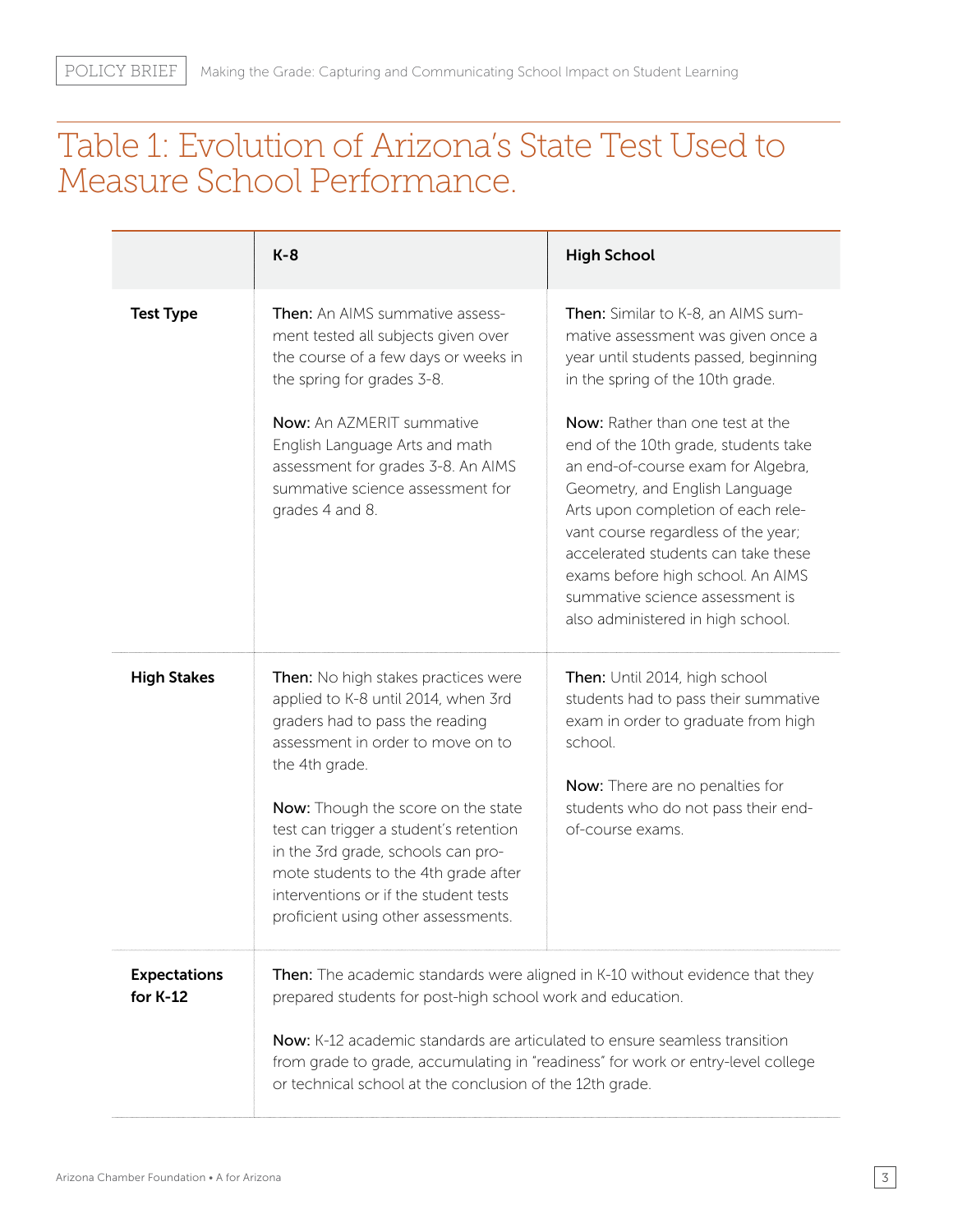### III. Features of Current School Rating Systems

Below is the standard set of features that are typically included in states' school rating systems. Arizona must decide which of these features will be included and how they will be weighted in designing its new A-F system.

#### Student Achievement

Consistent with its intent to report on student achievement, school rating systems rely most heavily on scores from state "standardized" tests. Research consistently shows that the accumulation of test scores from dozens, hundreds, or even thousands of students at a single school is a valid method to measure learning on individual school campuses. It has also recently become possible to reliably compare results from one assessment to another if similar academic expectations are tested.

#### Proficiency v. Growth

States use scores from their tests in a number of ways. The most common measure used in school rating systems is to note the percent of students who score "proficient" on the test for their grade level. States can also measure student "growth" how much students learned from the year before if they did not make it all the way to proficiency, or if they potentially scored above proficient. School growth measures, such as how many more students scored proficient this year than last year, can also be used.

#### Graduation and Dropout Rates

High school graduation measures may include the traditional four-year graduation rate, and may go up to seven years in some states.

#### English Language Proficiency

While Arizona law already requires students whose first language is not English to become proficient in English, the advent of federal accountability brought with it the requirement to include English acquisition rates in school rating systems.

#### Measures for Students in the Achievement Gap

Vulnerable or small groups of students need to be accounted for and not lost in large aggregate measures. The federal system closely monitors how students-of-color and poor students perform compared to white or higher-income students, and educational equity advocates strongly support ensuring the public can see this data. The performance of these "subgroups" must be reported and in some way accounted for in our new A-F system.

#### Other Measures

While the new federal law allows school rating systems to include non-test measures, a recent change to Arizona law requires that A-F formula measures still be academically relevant. Other measures under consideration in Arizona and elsewhere include:

- Improved attendance rates;
- Reduced "chronic absenteeism"; and/or
- A variety of postsecondary readiness measures including earning an industry-specific work credential; improvements to college going rates; and the number of students on track to graduate at the end of the 9th grade.

Data such as school safety, grade point average, or teacher experience are examples of information parents and communities are interested in as well. However, such measures can be manipulated and are not considered to be statistically reliable for holding schools accountable.

It is general practice for states to report their school rating system results in "school report cards." These report cards also provide the type of local information and data that is of interest to communities but is either not statistically reliable or not a purely academic measure. Such qualitative measures as school safety and school programming information used to be contained alongside a school's A-F letter grade in Arizona's report cards, but has not been included in recent years.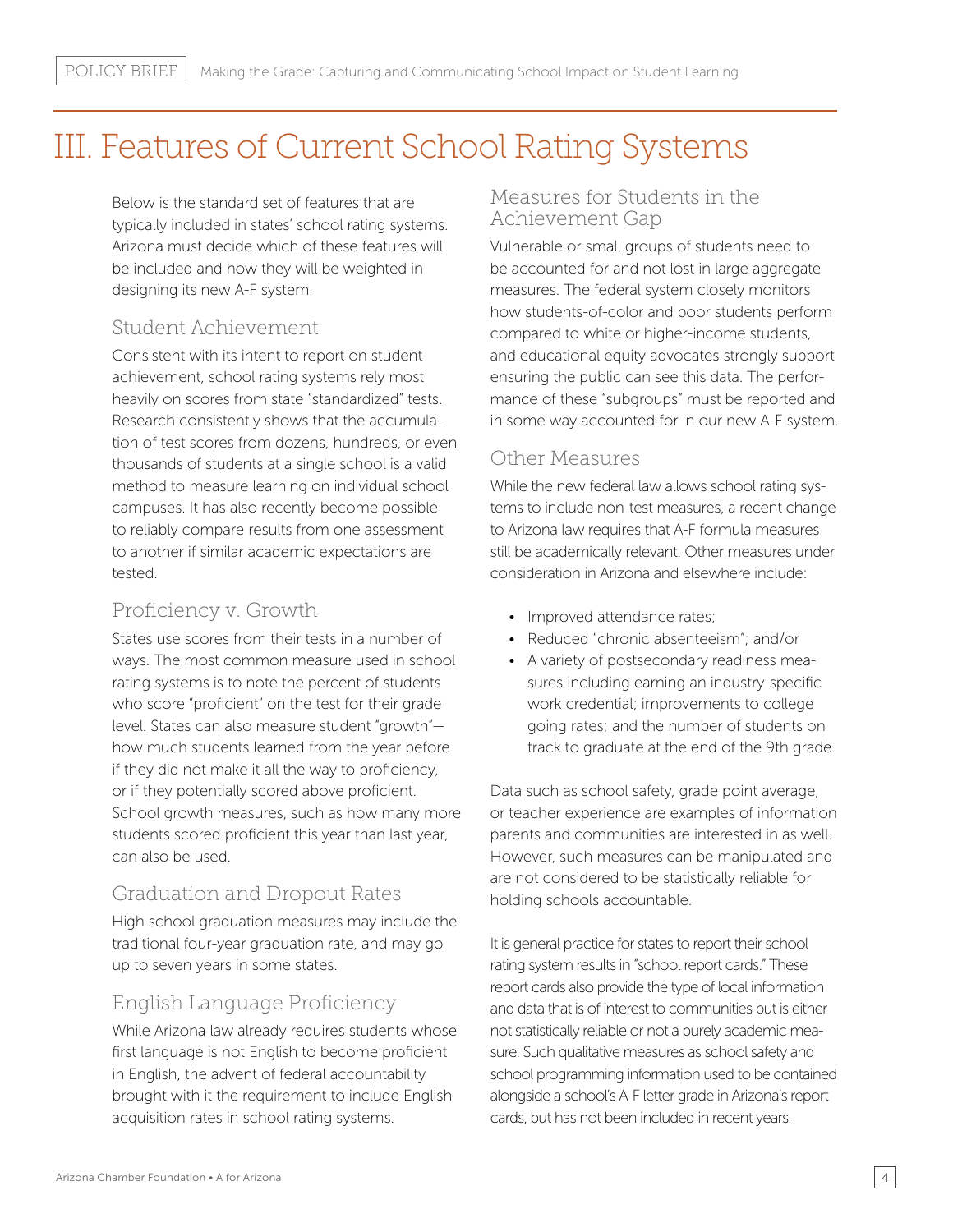### IV. Policy Implications: Recommendations For Arizona's A-F System

Arizona's law is basic and clear. In order to provide the most honest assessment of a school's quality, policymakers should keep the A-F system simple and stay aligned with measuring and reporting results for kids. A robust and effective A-F rating system should take into consideration the following recommendations:

#### 1. A school's impact on student learning must be clear in the new A-F designation.

The impact of a school on student learning must be obvious in the A-F designation or Arizona's school rating system will have little value. This core principle should drive all decisions within what is really a school effectiveness rating system.

Arizona's K-8 academic standards are grade-level specific and they assume every student will learn at least a year's worth of content before going on to the next grade. This means our accountability systems must keep track of if and where this happens, where it's exceeded, and communicate it through the A-F designation.

Policymakers must avoid the prior A-F design that predicated being an "A" school on simply being better than average. This passive approach to defining effectiveness enables a school to be above average but not necessarily very good. Though comparability is a component of school choice decisions and a component of certain growth models, it should not by itself define excellence. Arizona removed this flawed approach from law in 2016 and should not pursue it now by regulation.

#### 2. A-F should strategically weight student growth to recognize individual student learning.

Student growth, also referred to as academic progress, was a driver of Arizona's accountability law but has yet to get the attention it deserves in the A-F formula.

Though student proficiency and student growth are often treated as distinct measures, the reality is that these indicators of school quality overlap in a dynamic system where some students are growing towards proficiency and others are growing past proficiency.

Aggregated school-wide proficiency is an overly simplified definition of school effectiveness and is often correlated more to family income than to the effects of excellent teaching.

#### Who Uses Ratings and Why

The SBE manages the A-F system pursuant to a law that requires transparency in school performance, and the public is able to take advantage of the user-friendly grades and transparency they bring for different yet equally important purposes.

Parents: Parents consider school letter grades when selecting a school.

Schools: School leaders use letter grades to monitor their own progress, understand how individual classrooms work, and market their successes.

Policymakers: Performance transparency helps policymakers monitor the academic outcomes of their policies.

Taxpayers: Taxpayers can monitor the academic progress of the schools their tax dollars support. School Turnaround: Schools with "D" or "F" letter grades can face school improvement mandates.

School Closure: Though district schools could face the prospect of being run by a State Board appointed administrator, only charter schools have been closed for poor academic performance.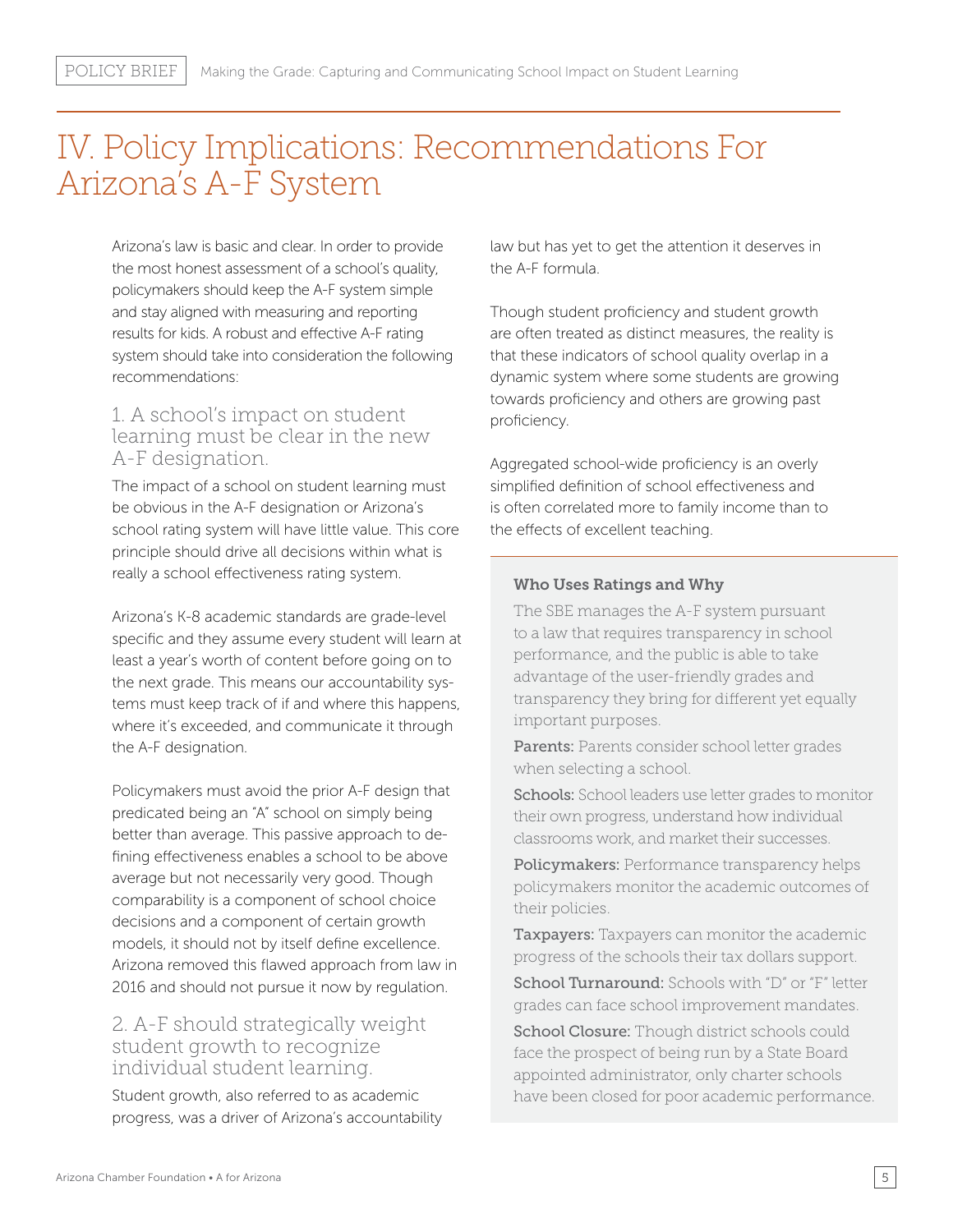Grade level proficiency obviously has value and is the foundation for future learning. However, helping a student who is three years behind learn two years worth of content is a better indicator of quality than simply moving a student already at grade level ahead as expected.

By using the growth category in the same way as proficiency and recognizing the value of teaching more than a year's worth of content, Arizona can re-anchor the definition of school effectiveness. It can now indicate how many students catch up to proficiency or pass proficiency rather than defining an effective school as one that keeps students on a steady diet of basic proficiency.

Arizona should consider the creation of a super bucket of student achievement where schools can mix and match points gained through the strongest measures of student achievement, including high impact growth that gets students who are very behind to proficiency in an aggressive period of time (three years would be aggressive but should not stray much past five):

- A year's worth of growth to stay proficient;
- More than a year's worth of growth to obtain proficiency; and
- More than a year's worth of growth to accelerate past proficiency.

Less than a year's worth of growth could still have some incremental value if it shows a student is on track to catch up in a clearly defined time frame.

Two unintended consequences Arizona must avoid in its growth models are: 1) allowing accelerated growth for some students to mask that other students in the school are losing ground; and 2) rewarding incremental growth in individual students who never achieve the proficiency they need to succeed.

#### 3. Arizona should insist on the flexibility intended in the federal Every Student Succeeds Act.

Though most states, including Arizona, have

worked to improve their standards and continue to do so, state standards are a floor. Arizona's new accountability system should be careful not to treat academic standards as a ceiling.

Unfortunately, due to decades of compliance-driven state policymaking and compliance-driven federal oversight, the ceiling effect has taken its toll. Now, states may be hesitant to experiment with new models to measure effectiveness without a nod from the U.S. Department of Education (DOE) that they will be given the room to do so. The regulations now under design by the DOE should give states room to experiment with growth models that recognize schools that close achievement gaps and move students past minimum expectations.

#### 4. A-F should reflect high schools' ability to provide "ready skills."

A-F point systems should acknowledge the hybrid path most students are on to acquire the "ready skills" necessary for work and/or more education after high school, rather than isolate them as separate tracks. States should identify a comprehensive list of options above required academic coursework that schools can offer their students to ensure they are college, trade school, and/or job ready, and include reliable post-secondary measures that affirm the effectiveness of these pathways. Schools should earn A-F credit for these programs and success in courses that prepare students for the options they will face after graduation.

The design should not force students to pick a track, but rather allow them to mix and match options to learn the fundamentals of a trade, earn some early college credit, or perhaps intern for a local business.

#### 5. Arizona should use the so-called fifth indicator to "see" more students.

ESSA requires state rating systems to utilize four distinct indicators of student achievement, which can be selected from the list of features outlined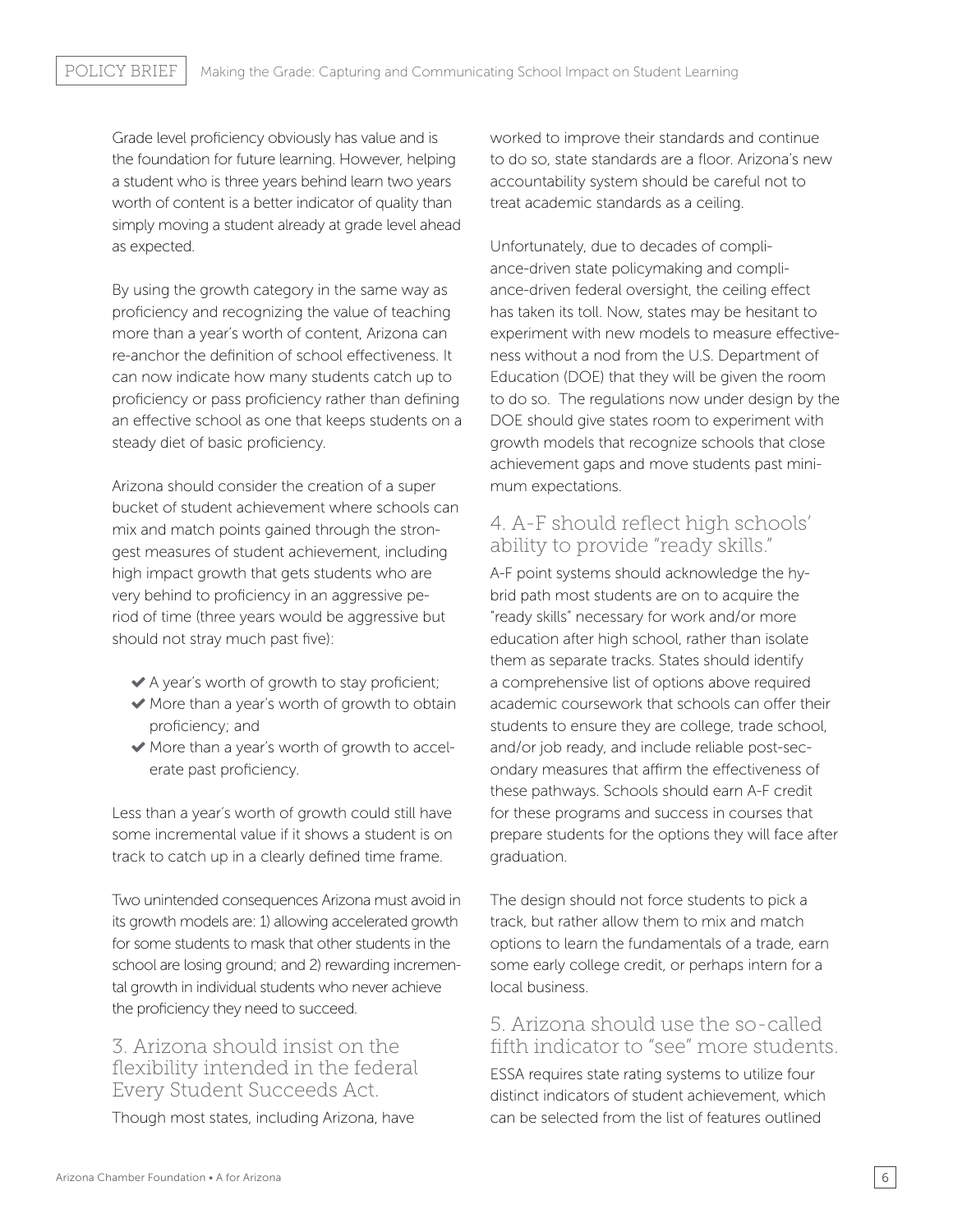above; states are also encouraged to use a fifth indicator. Due to the urgent efforts to close the achievement gap, research is exposing the many places in the student experience where warning signs flash that students are in deep academic trouble. Whether or not a student successfully transitions from learning-to-read in the 3rd grade to reading-to-learn for the 4th grade is an accurate and widely accepted indicator of future student achievement. But many other valid and reliable indicators and measures are available to states. For example, attendance, chronic absenteeism, 6th grade test scores in the lowest performance level, and 9th graders on track in their coursework are all accurate predictions of what is to come.

Arizona should also consider doing more to make outcomes for our most transient students transparent. From the first days of school accountability, states across the country promised schools and teachers that they would not be held accountable for the results of students they did not have the opportunity to teach for the full academic year (FAY). While fair to adults, this policy is less fair to non-FAY students. We know that school transitions, poor attendance, and behavioral problems have negative impacts on student learning. These also happen to be the by-products of numerous family moves.

Transiency is common for poor families, particularly the urban poor. Until we start to tackle this in public policy, it will be very difficult to close persistent achievement gaps. Arizona must find ways to see and understand this data to improve outcomes for these kids. Schools can earn growth points for succeeding with these students. Other similar non-punitive measures should also be explored in the coming years.

#### 6. Policymakers should improve how A-F designations are used.

A school's impact on learning is real. We need to measure it accurately and use what we learn from these results more effectively. As our state, and indeed the country, grapples with achievement gaps, strong growth measures better reflect the positive impacts schools bring to their students and states.

There is ample evidence that school accountability has started to move the needle on student achievement. Arizona is one of only three states to have gains on the National Assessment of Academic Progress, and recent state AZMERIT scores shine a bright light on the Arizona schools already closing the achievement gap. But the gains remain modest. By improving how we use the A-F designations, we could accelerate this pace.

Arizona should pay more attention to highly successful schools with high levels of student growth so we can:

- Ensure their classrooms receive the funding they need to sustain their results;
- Study and understand what makes them successful so we can replicate and expand what works; and
- $\blacktriangleright$  Adopt policies that make it possible for them to replicate and expand and offer more seats to more students.

#### 7. School report cards should contain more than school rating outcomes.

A-F is often criticized for being overly focused on the outcome of a school rather than what makes a school. However, the opposite is true—transparency celebrates the results of a positive school culture and design. School report cards are the appropriate place for schools to note their program offerings alongside their A-F letter grades. State law allows schools to report what makes them unique or attractive to families. For example, physical education programming, a longer school year, two teachers in every classroom, arts and music programs, character education, dual-language programs, and community service are all highlights of a school's programming that parents and students want to know about. These things are not quantifiable in an A-F rating system, but can help explain the "why" behind a school's A-F grade and should clearly exist in local school report cards.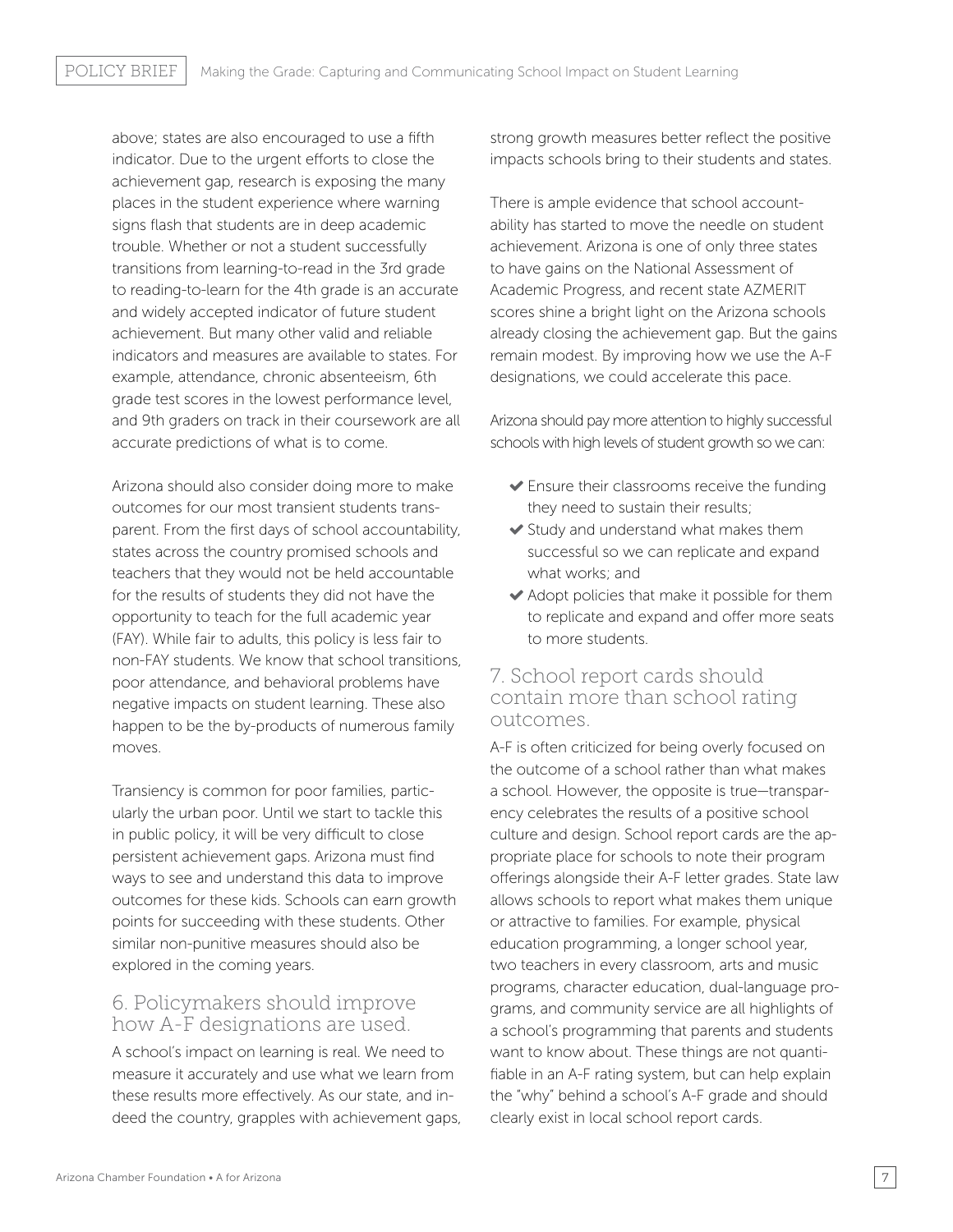### V. Conclusion

School rating systems can be esoteric, but done correctly they protect students, respect the efforts of teachers, and inspire excellence. Arizona has a tremendous opportunity with its new A-F system

to grow the gains made in recent years by better identifying excellence, learning from the best, and ensuring what we measure actually matters to student outcomes.

### References

*QUALITY SCHOOL RATINGS: Trends in Evaluating School Academic Quality*; National Alliance for Public Charter Schools; Lyria Boast and Tim Field, October 2013 http://www.publiccharters.org/wp-content/uploads/2014/01/Quality-Ratings-Report\_20131010T114517.pdf

*No Child Left Behind: An Overview*; EdWeek, Alyson Klein, April 2015 http://www.edweek.org/ew/section/multimedia/no-child-left-behind-overview-definition-summary.html

*President Bush Discusses No Child Left Behind;* 2009 General Philip Kearny School Philadelphia, Pennsylvania; White House Archives https://georgewbush-whitehouse.archives.gov/news/releases/2009/01/20090108-2.html

*A-F Letter Grade Accountability System Technical Manual,* Arizona Department of Education Research and Evaluation Unit, Fall 2011 http://www.azed.gov/research-evaluation/files/2011/09/final\_a-f-tech-manual.pdf

SB 1007; Ch. 1 Laws 2000, fifth special session

WWW.AZREPORTCARDS.ORG

*Is the Use of Standardized Tests Improving Education in America?* ProCon.org, Update on August 31, 2016 http://standardizedtests.procon.org

*This We Believe: Successful Schools for Young Adolescents,* A Position Paper of National Middle School Association, www.nmsa.org; copyright 2003

*Putting Middle Grades Students on the Graduation Path*; A Policy and Practice Brief; Robert Balfranz; Everyone Graduates Center and Talent Development Middle Grades Program; National Middle Schools Association, June 2009

*High Stakes for High Achievers: State Accountability in the Age of ESSA*, Thomas B. Fordham Institute, Petrilli, Wright, Griffith, Kim 2016